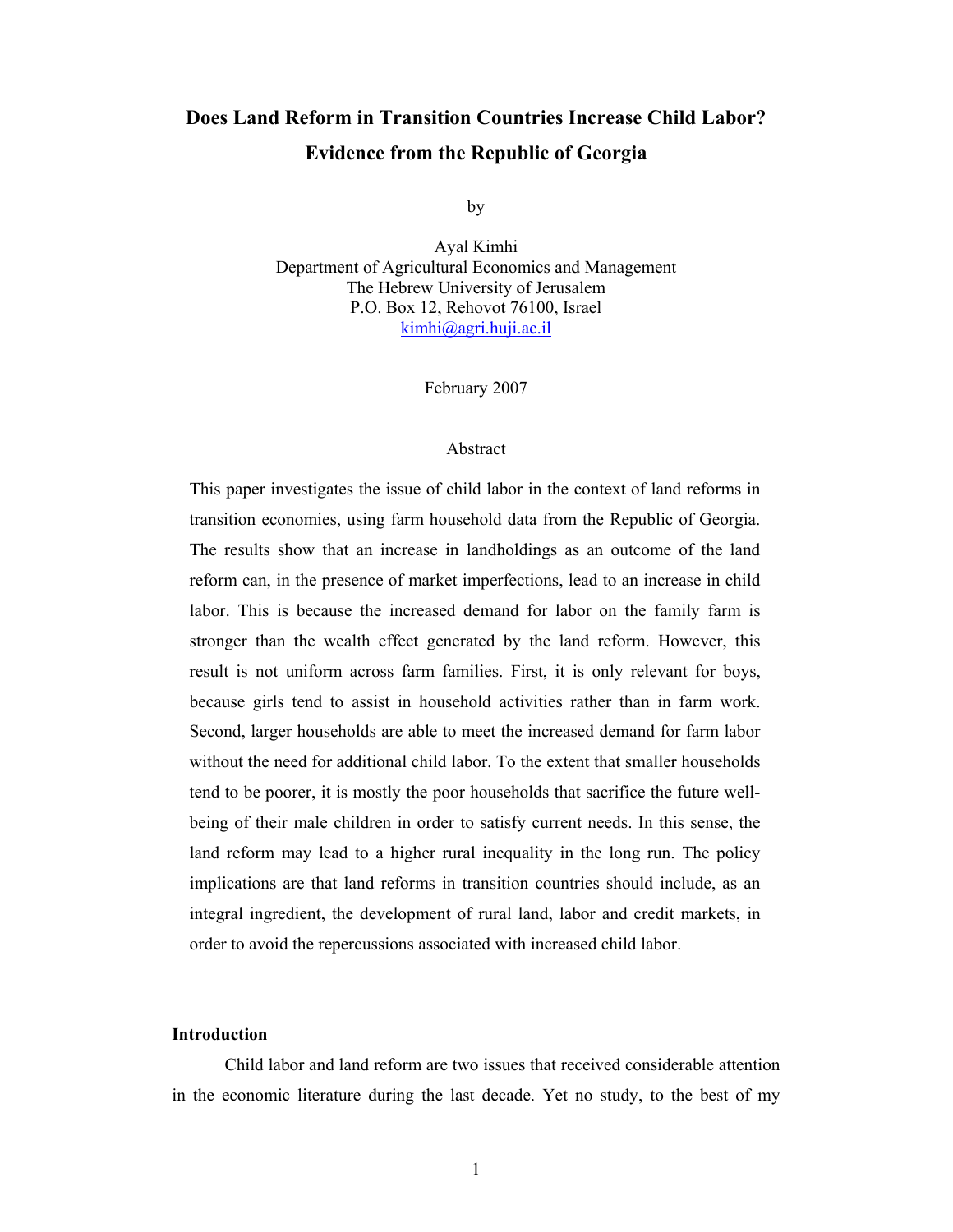knowledge, looked at their interaction, and in particular, whether land reform affects child labor. The potential positive effect of land reform on child labor is through the increase in the demand for labor by poor farm households that obtained land through the reform. On the other hand, land reform could have a positive wealth effect that potentially affects child labor in the opposite direction. Hence, the net effect is theoretically ambiguous and remains an empirical question. This paper will attempt to answer this question using data from the Republic of Georgia that is in the midst of a land reform. While child labor does not seem to be a major problem in transition economies in general (Edmonds and Pavcnik, 2005), the incidence and magnitude of land reform in these countries provide a unique opportunity to examine the phenomenon of child labor in agrarian societies in which a key component of family assets, namely land, changes unexpectedly.

 Child labor, while not easy to define precisely, prevails in many societies (Grootaert and Kanbur, 1995; Basu and Tzannatos, 2003; Edmonds and Pavcnik, 2005; Fares and Raju, 2007). While the popular concern about child labor mostly stems from the stance against jobs that involve physical exploitation or morally objectionable activities, economists view child labor as detracting from human capital accumulation, and hence consider it detrimental for growth (Hazan and Berdugo, 2002). The individual time constraint implies that more labor leads to less schooling, and as a result, many studies focused on the tradeoff between child labor and school attendance (Canagarajah and Coulombe, 1997; Jensen and Nielsen, 1997; Psacharopoulos, 1997; Kurosaki et al., 2006; Nkamleu and Kielland, 2006; Wahba, 2006). See, however, the conflicting results of Ravallion and Wodon (2000), who found that most of the increase in child labor comes on the expense of leisure time. In addition, Emerson and Souza (2003) found that children who worked commanded lower salaries later in life. Moreover, several authors found that school achievement declines with child labor even if working children still attend school (Gustafsson-Wright and Pyne, 2002; Heady, 2003; Gunnarsson, Orazem and Sánchez, 2006). Finally, O'Donnell, Rosati and van Doorslaer (2005) found that child labor increases the risk of illness up to five years later.

 In the next section I discuss the theoretical foundation of this empirical study, in order to motivate the focus on the interaction of landholdings and family size as key determinants of child labor. After that I describe the data used in the analysis, and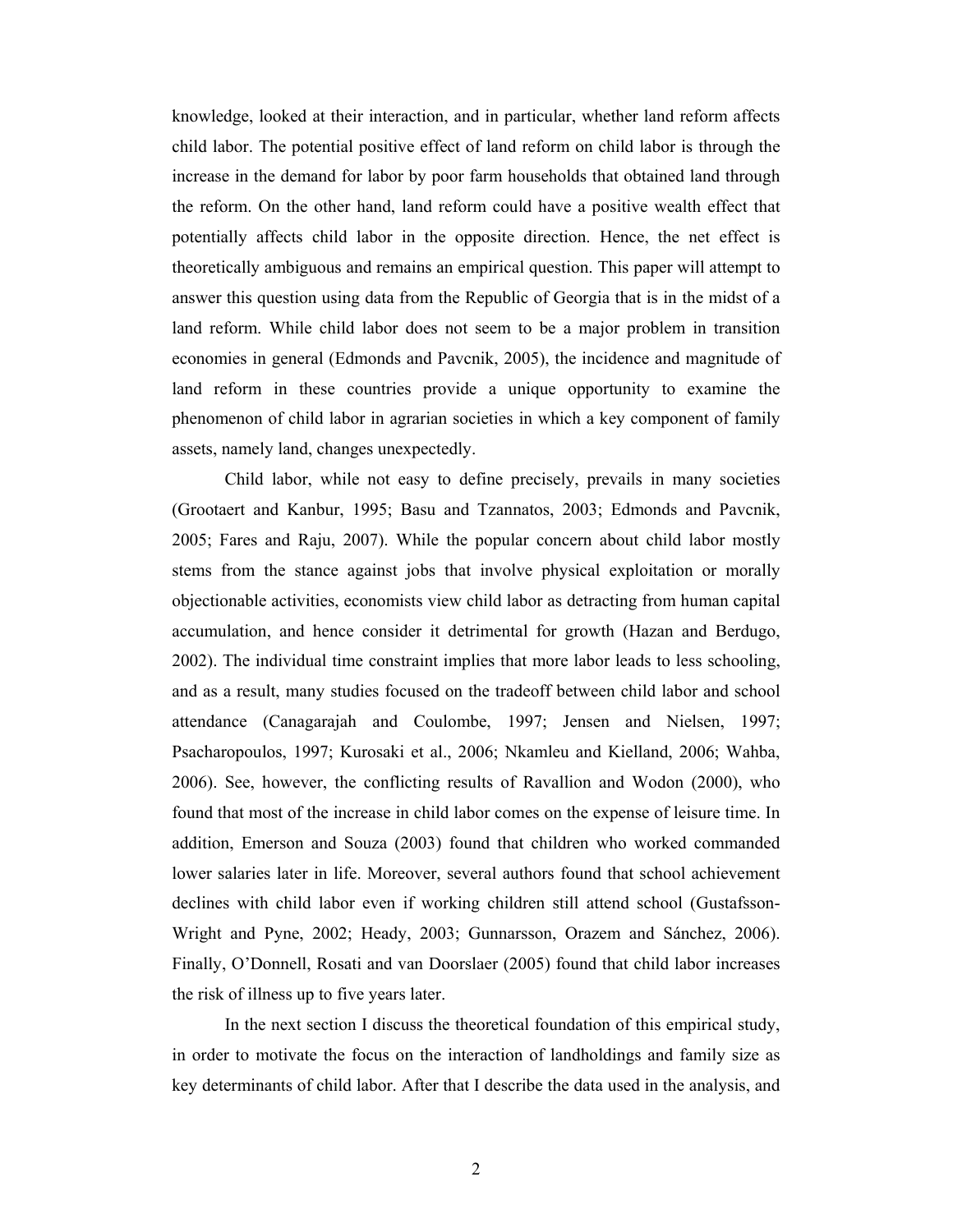the empirical specification. The following section presents the empirical results. The paper ends with a discussion of the results and their policy implications.

#### **Theory**

 Child labor is a derivative of the demand for labor services by the family and the availability of adult labor. The demand for labor could be for farming, for household production activities, and/or for other income-generating activities such as off-farm work or work on a family business. Hence, in the presence of imperfections in rural land and labor markets, an increase in landholdings will increase the demand for labor as an input in agricultural production, other things equal, and also the demand for child labor (Bhalotra and Heady, 2003). On the other hand, child labor may be an outcome of financial constraints (Beegle, Dehejia and Gatti, 2003; Cigno, 2004; Edmonds, 2004), and these constraints may become less binding if the farm household utilizes the extra land to increase household income and/or to ease the credit constraints. The positive wealth effect in itself could reduce the incentive to put children to work (Edmonds and Pavcnik, 2005). This is what Basu (1999) called 'the luxury axiom," that can be justified on many theoretical grounds. Hence the impact of landholdings on child labor is ambiguous. Fares and Raju (2007) found that the extent of child labor is positively related to the importance of agriculture in the economy. Bhalotra and Heady (2003) found that the effect of landholdings on child labor is nonlinear, meaning that for some households the substitution effect is dominant while for others the income effect dominates.

The effect of household size on child labor is also ambiguous: household size has a positive effect due to the need to support a larger family (Patrinos and Psacharopoulos, 1997), and it has a negative effect if it indicates that the household has more labor resources (Jensen and Nielsen, 1997).

Bhalotra and Heady (2003) develop a two-period model of a farming household, which is useful to motivate a cross-sectional analysis of child labor decisions. It is more appropriate for our purposes than the model of Basu and Van (1998), which assumes a perfect labor market and does not include farm production. In the republic of Georgia, it is quite clear that the incomplete nature of the land reform has left land markets far from being complete (Gogodze, Kan, and Kimhi 2007). In addition, the empirical evidence clearly indicates that rural labor markets in the country are not functioning perfectly (Hoyman and Kimhi, 2005). Hence, I will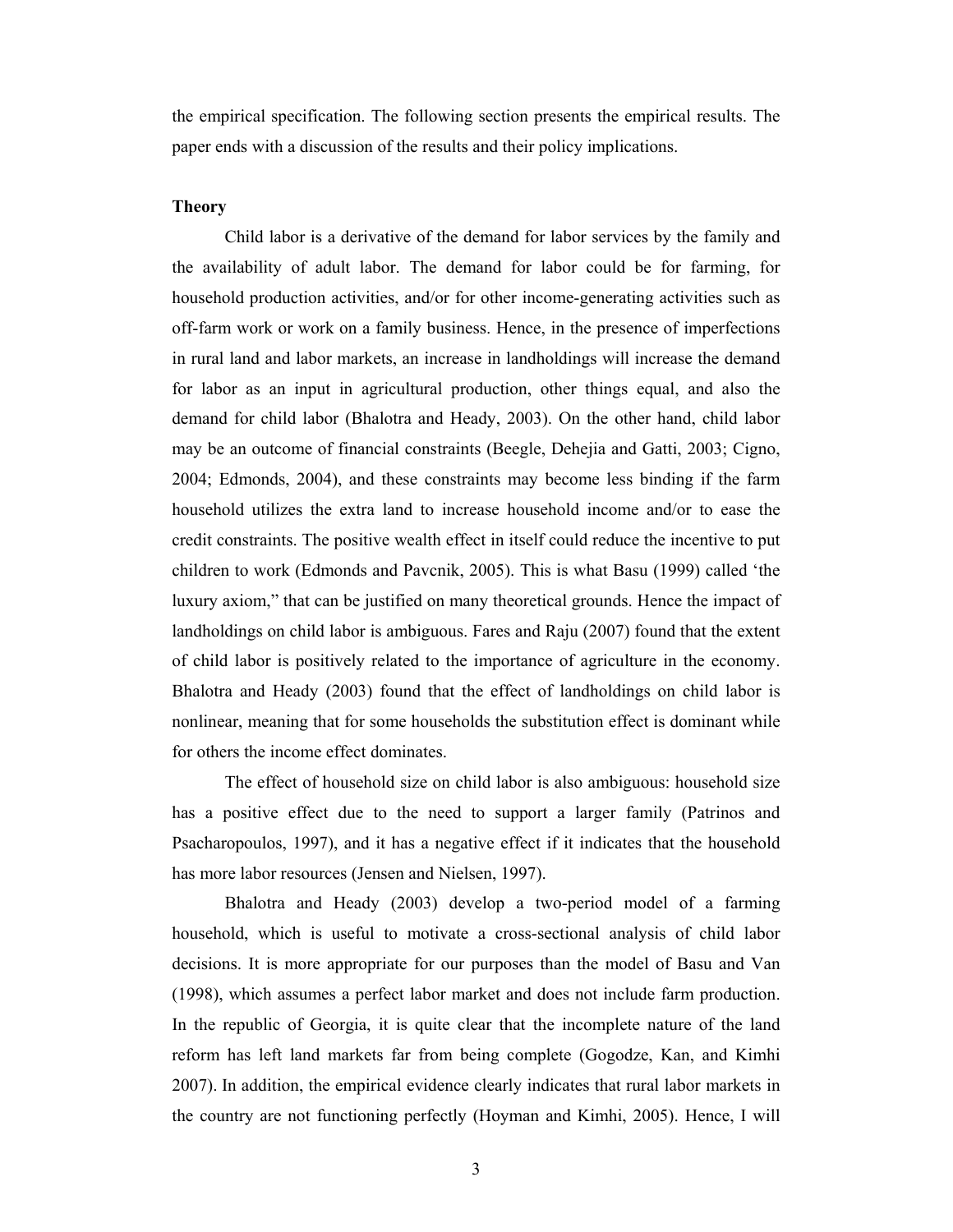assume in this paper that land and labor markets are imperfect. I will also assume that child labor comes, at least in part, on the expense of human capital investments.

Under these assumptions, even a simple model of farm income maximization as a function of child labor, conditional on land and on adult labor, yields an ambiguous effect of land on child labor, which depends on the degree of substitutability between land and labor. This degree depends, in turn, on the levels of land and adult labor. Hence, in the empirical model I will allow the effect of land on child labor to be nonlinear and also depend on family size, which serves as a proxy for adult labor.

#### **Data and empirical specification**

 The data used in this paper were collected by means of an Individual Farm Owners' Surveys carried out in 2003 in four rural regions of the Republic of Georgia: Dusheti, Mtskheta, Sagarejo, and Gardabani. The survey included 2520 individual farms. The survey questionnaire included questions on the demographic profile of the household, land resources and land tenure, farm production, sale of farm products, purchase of farm inputs, farm labor, finances and credit, income from different sources, and social aspects.

For children younger than 15 years of age, the survey does not document the allocation of time. It only provides the primary activity, as shown in table 1. Schooling is the primary activity of 84% of the children, while the primary activity of another 13% is some kind of work. The dominant type of work as a primary activity is work on one's own farm, which is consistent with previous studies (Bhalotra and Heady, 2003). This distribution of primary activity does not permit an empirical distinction between types of work, and therefore, for the purpose of the empirical analysis, all types of work are grouped together. The empirical model then estimates the probability of the primary activity being work.

Landholdings and family size serve as the primary explanatory variables. The estimated equation includes a second-degree polynomial in these variables in order to allow nonlinearities and interdependent effects. The data show that boys work more than girls, and those who work tend to concentrate in work on own farm, whereas girls who work tend to concentrate in household activities. Gender differences in child labor are documented in other studies, e.g., Gustafsson-Wright and Pyne (2002) and Bhalotra and Heady (2003). Hence, I include a gender dummy among the explanatory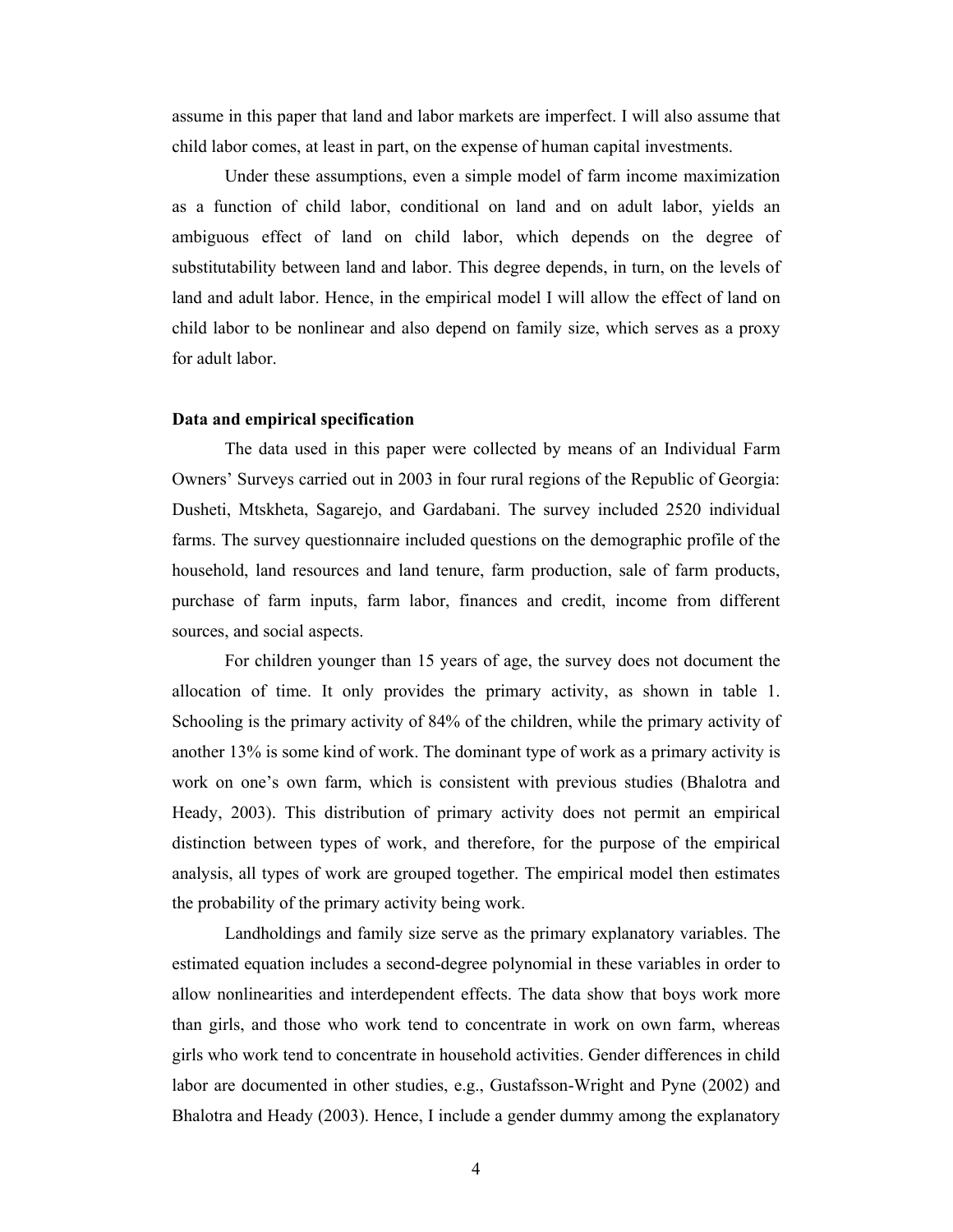variables, and alternatively estimate the model separately for boys and for girls. Another important variable is obviously child age. I also control for levels of education of adult males and adult females in the household. In the literature, researchers normally included education of parents and/or head of household, and found that it is the mother's education that mostly affects child labor negatively (Bhalotra and Heady, 2003). I prefer to control for education of all adult household members because if there is an income effect associated with education, it is not only that of the child's parents. In addition, education of older siblings may indicate, for example, some tendency towards education within the household. After experimenting with several specifications, I included among the explanatory variables two dummy variables, indicating whether at least one of the adult males (alternatively, females) in the household has at least a high school education.

Table 2 reports the means of explanatory variables, in the whole sample as well as among working and non-working children. It is easy to see that male children are more likely to work, and that education of both adult males and adult females reduces child work. The same is true for family size, as expected. Perhaps surprisingly, the raw data show that landholdings are negatively correlated with child labor. Note that the number of observations is larger than in table 1, because of missing values in the primary activity question.

Regional variation in practices of child labor is expected for more than one reason. It could be due to omitted variables such as agricultural productivity, labor demand, school accessibility and quality, and social norms (Chamarbagwala and Tchernis, 2006). In this research, I control for regional variation by estimating village fixed effects.

The model chosen for estimation is the linear probability model. Despite the well-known difficulty of predicted values that lie outside of the zero-one interval, this model is semiparametric in the sense that it does not assume a particular distribution of the error terms. For comparison, I estimated the work equation with a Probit model, and the marginal effects were not much different.

### **Results**

 The estimation results are in table 3. The first column is for both male and female children. Family size has a statistically significant quadratic effect on the probability of child labor, with the probability decreasing with family size for small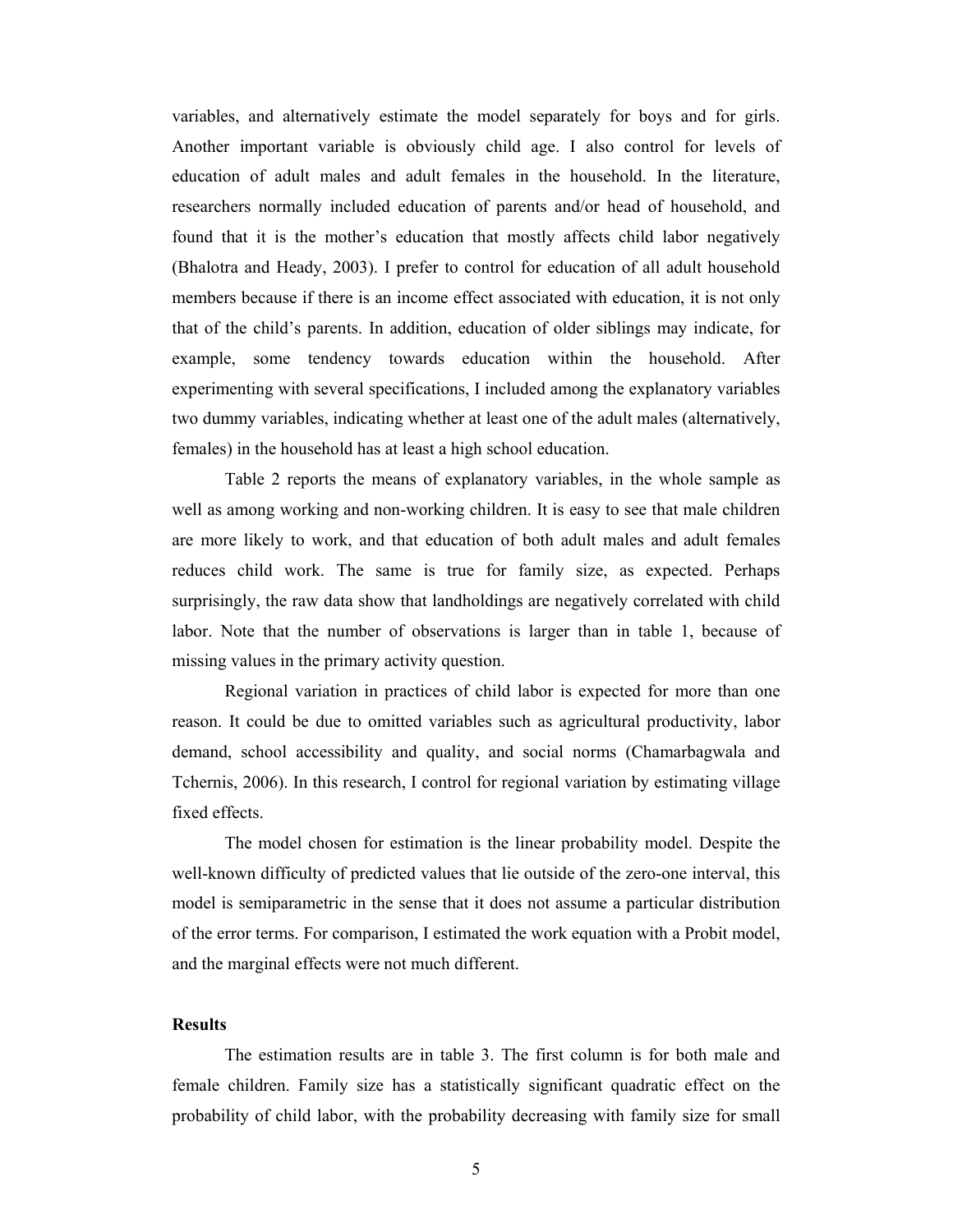families and increasing with family size for large families. Landholdings have a marginally significant positive effect on the probability of child labor, with a positive but insignificant quadratic term. The interaction of landholdings and family size has a negative and statistically significant coefficient. This means that the effect of landholdings is positive for small families and becomes negative for larger families. The turning point is at family size of about five, somewhat below the sample mean. This implies that for small families, labor shortage is a serious constraint, and therefore an increase in landholdings leads to an increase in child labor. In larger families, labor is more readily available, and the family can satisfy the increased labor needs induced by an increase in landholdings without using child labor. In this case the income effect of the increase in landholdings dominates, and leads to a decrease in the probability of child labor.

 Figure 1 illustrates the interaction of family size and landholdings, by plotting the probability of child labor as a function of landholdings for different family sizes, for an otherwise average child in the sample. The range of landholdings shown excludes the lowest and highest 4% of the sample. Up to a family size of four, the probability of child labor increases monotonically with landholdings. For a family size of five, the probability first increases but then becomes almost fixed as landholdings increases further. For larger families, the probability of child labor decreases monotonically with landholdings.

 While the coefficient of the gender dummy is not statistically significant, it does indicate that the probability of child labor may be higher for male children. In addition, recall that male children have a higher tendency than girls to engage in farm work, which female children tend to concentrate in household work. This implies that the effect of landholdings on the probability of work may be different for male and female children. In particular, one could expect that the effect of landholdings will be stronger for male than for female children. This expectation is confirmed after looking at the gender-specific estimation results in the last two columns of table 3. While the effect of landholdings on the probability of work is stronger for male children than for the whole sample, it is not statistically significant for female children.

 It is interesting to note that the effect of family size, ignoring the interaction of landholdings and family size for boys, is not very different for boys and girls. Another interesting finding is that the education of adult females in the household is associated with a higher probability of work for girls. This stands in sharp contrast to the existing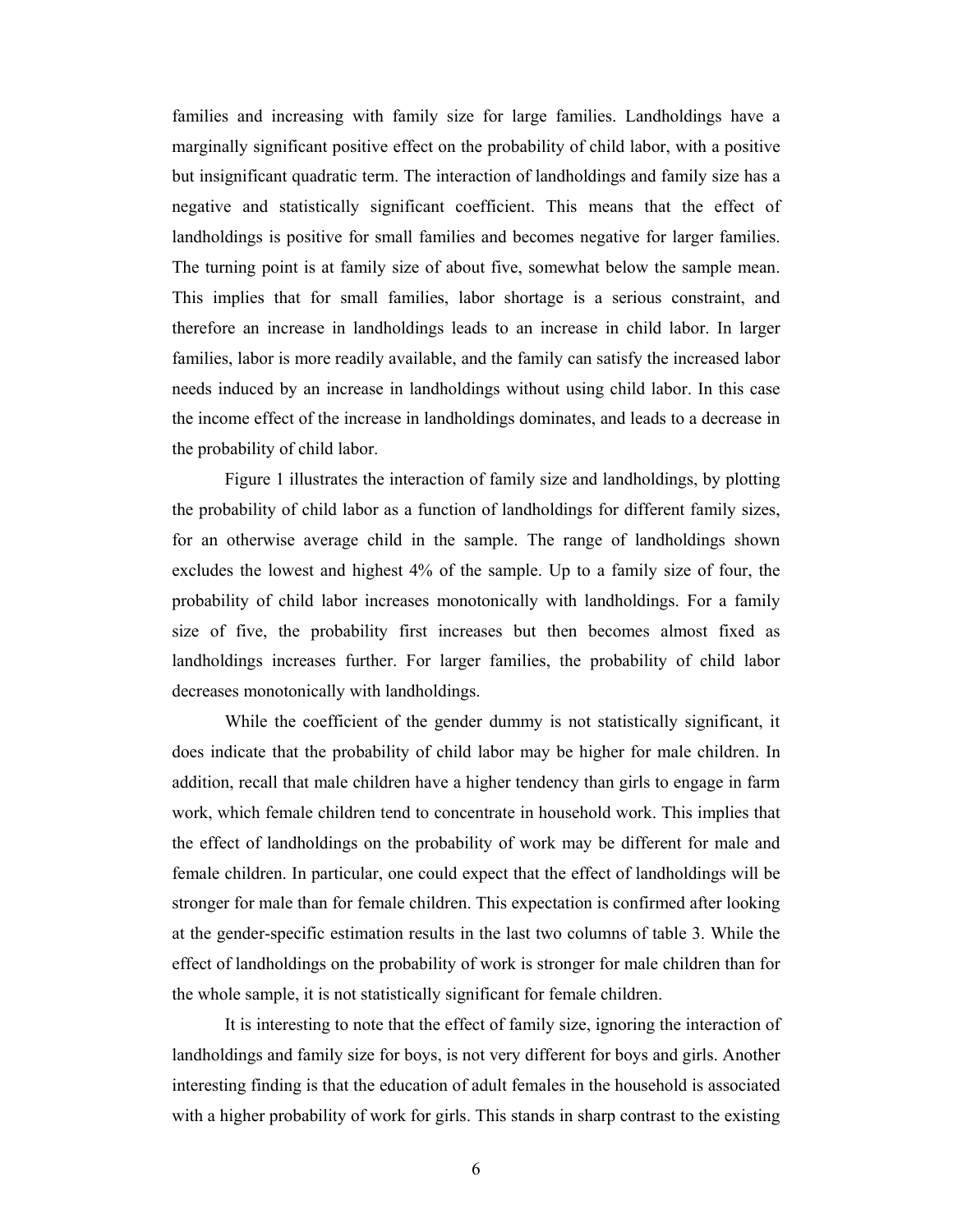literature, which in most cases shows that adult education decreases child labor (Bhalotra and Heady, 2003). Perhaps this result is a consequence of a higher female labor supply among educated adult females that creates a demand for labor in household activities that is traditionally satisfied by female children.

### **Discussion**

Land reform in transition countries mostly involves transfer of land from state enterprises to family farms. In the Republic of Georgia, land was allocated to farm families but the possibility of land transactions is still fairly limited (Gogodze, Kan, and Kimhi 2007). In addition, the rural labor market is not functioning perfectly, and neither does the credit market. In this situation, there is a risk on an increase in the incidence of child labor as the land reform progresses and more land is allocated to farm families. The empirical results of this paper show that this problem is mostly relevant for boys rather than for girls, and that it is not affecting all farm households similarly. In particular, small families, in which labor is in short supply, respond to an increase in landholdings with an increase in male child labor. On the other hand, larger families tend to reduce male child labor with an increase in landholdings, perhaps due to the positive wealth effect associated with landholdings, when child labor is an inferior good.

Earlier studies showed that smaller households tend to have lower income (Kan, Kimhi and Lerman, 2006). Combining this finding with the empirical results of this paper, one can conclude that it is mostly the poor households that sacrifice the future well-being of their male children in order to satisfy current needs induced by the land reform. In this sense, the land reform may lead to the undesirable consequence of increasing rural inequality in the long run.

The policy implications of these findings are that it is far from sufficient to distribute land to rural families in order to increase rural well-being. When land transactions are institutionally limited, and when hiring labor is not feasible either because labor is not available or because the family cannot afford to hire labor, the family may be forced to resort to second-best resource allocations involving child labor. In this sense the family is substituting future well-being for current income and consumption, which is not desirable from a social welfare point of view. Hence, it is important that land reforms in transition countries will not stop short of their goals, and complement the redistribution of land with the creation of an institutional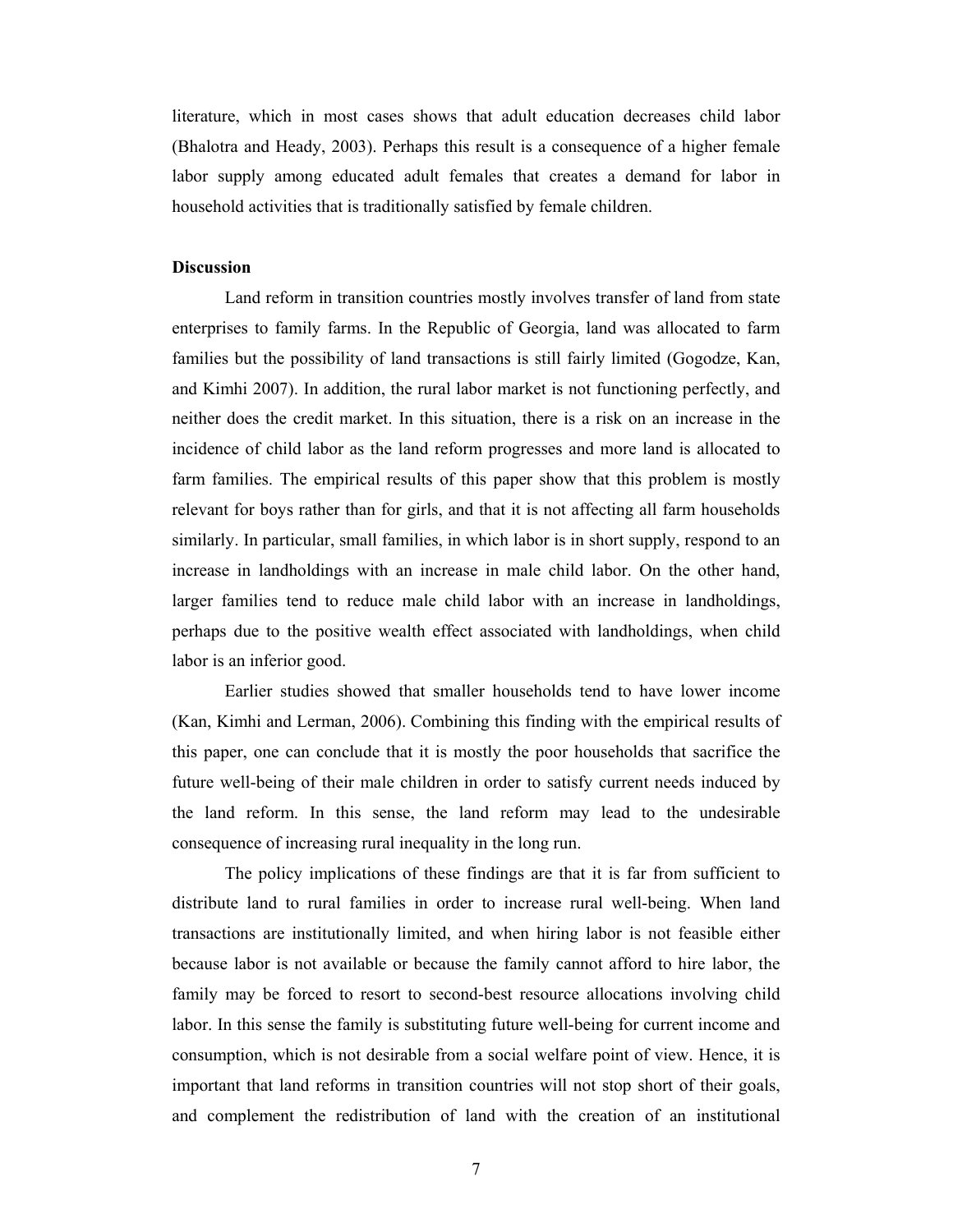environment that supports land transactions and minimizes the transactions costs. In addition, the development of well-functioning rural labor and credit markets may allow rural households to reap the full benefits of the land reform rather than resort to second-best strategies.

It is surprising that despite the relative abundance of agricultural households in poor countries in which child labor is a significant problem, only a few of the studies dealing with child labor have focused on the specific feature of farm households, namely the demand for child labor for the purpose of working on the family farm. Clearly there is a need for more studies in this direction, in particular in countries experiencing significant structural changes in the farm sector, such as transition countries that are in the process of land reforms.

#### **References**

Basu, Kaushik (1999). "Child Labor: Cause, Consequence, and Cure, with Remarks on International Labor Standards." *Journal of Economic Literature* 37, 1083-1119.

Basu, Kaushik, and Zafiris Tzannatos (2003). "The Global Child Labor Problem: What Do We Know and What Can We Do?" *The World Bank Economic Review* 17, 147-173.

Basu, Kaushik, and Pham Van (1998). "The Economics of Child Labor." *American Economic Review* 88, 412-427.

Beegle, Kathleen, Rajeev Dehejia, and Roberta Gatti (2003). *Child Labor, Crop Shocks, and Credit Constraints*. NBER Working Paper 10088.

Bhalotra, Sonia, and Christopher Heady (2003). "Child Farm Labor: the Wealth Paradox." *The World Bank Economic Review* 17, 197-227.

Canagarajah, Sudharshan, and Harold Coulombe (1997). *Child Labor and Schooling in Ghana*. World Bank Policy Research Working Paper No. 1844.

Chamarbagwala, Rubiana M., and Rusty Tchernis (2006). *The Role of Social Norms in Child Labor and Schooling in India*. CAEPR Working Paper No. 2006-016, Indiana University Bloomington.

Cigno, Alessandro (2004). *The supply of Child Labour*. IZA Discussion Paper No. 1114.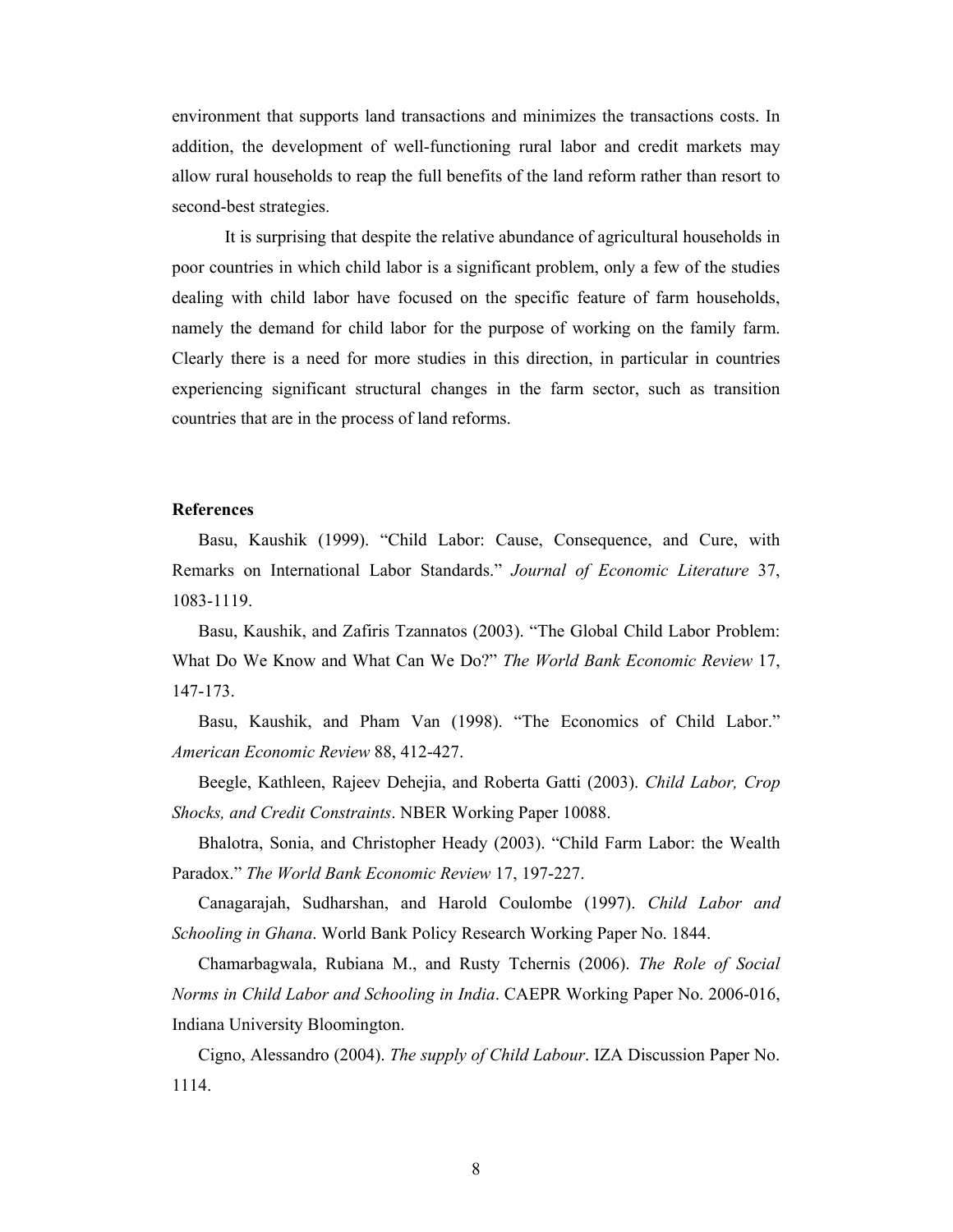Edmonds, Eric V. (2004). *Does Illiquidity Alter Child Labor and Schooling Decisions? Evidence from Household Responses to Anticipated Cash Transfers in South Africa*. NBER Working Paper No. 10265.

Edmonds, Eric V., and Nina Pavcnik (2005). "Child Labor in the Global Economy." *Journal of Economic Perspectives* 19, 199-220.

Emerson, Patrick M., and André Portela Souza (2003). "Is There a Child Labor Trap? Intergenerational Persistence of Child Labor in Brazil." *Economic Development and Cultural Change* 51, 375-398.

Fares, Jean, and Dhushyanth Raju (2007). *Child Labor Across the Developing World: Patterns and Correlations*. World Bank Policy Research Working Paper No. 4119.

Gogodze, Joseph, Iddo Kan, and Ayal Kimhi (2007). *Land Reform and Rural Well Being in the Republic of Georgia: 1996-2003*. Discussion Paper No. 01.07, The Center for Agricultural Economic Research, Rehovot, Israel.

Grootaert, Christiaan, and Ravi Kanbur (1995). "Child Labour: An Economic Perspective." *International Labour Review* 134, 187-201.

Gunnarsson, Victoria, Peter F. Orazem, and Mario A. Sánchez (2006). "Child Labor and School Achievement in Latin America." *The World Bank Economic Review* 20, 31-54.

Gustafsson-Wright, Emily, and Hnin Hnin Pyne (2002). *Gender Dimensions of Child Labor and Street Children in Brazil*. World Bank Policy Research Paper 2897.

Hazan, Moshe, and Binyamin Berdugo (2002). "Child Labour, Fertility, and Economic Growth." *The Economic Journal* 112, 810-828.

Heady, Christopher (2003). "The Effect of Child Labor on Learning Achievement." *World Development* 31, 385-398.

Hoyman, Ofir, and Ayal Kimhi (2005). "Off-Farm Labor Supply in Rural Georgia." In Joseph Gogodze and Ayal Kimhi (eds.), *Privatization, Liberalization, and the Emergence of Private Farms in Georgia and Other Former Soviet Countries*. Tbilisi, Georgia: Color Publishing House, pp. 80-96.

Jensen, Peter, and Helena Skyt Nielsen (1997). "Child Labour or School Attendance? Evidence from Zambia." *Journal of Population Economics* 10, 407-424.

Kan, Iddo, Ayal Kimhi, and Zvi Lerman (2006). *Farm Output, Non-Farm Income, and Commercialization in Rural Georgia*. Discussion Paper No. 16.06, The Center for Agricultural Economic Research, Rehovot, Israel.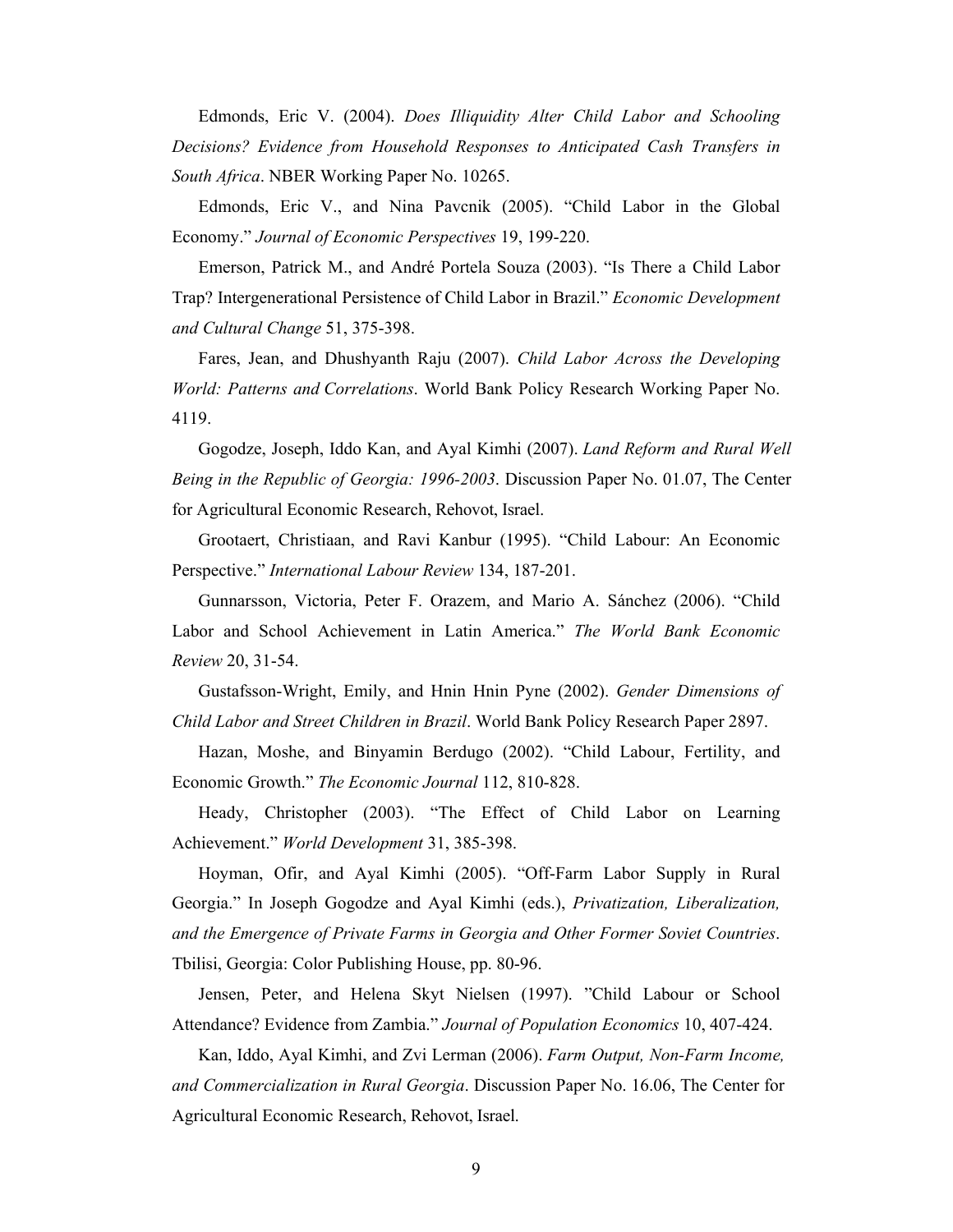Kurosaki, Takashi, Seiro Ito, Nobuhiko Fuwa, Kensuke Kubo, and Yasuyuki Sawada (2006). "Child Labor and School Enrollment in Rural India: Whose education Matters?" *The Developing Economies* 44, 440-464.

Nkamleu, Guy B., and Arne Kielland (2006). "Modelling Farmers' Decisions on Child Labor and Schooling in the Cocoa Sector: A Multinomial Logit Analysis in Côte d'Ivoire." *Agricultutal Economics* 35, 319-333.

O'Donnell, Owen, Furio C. Rosati, and Eddy van Doorslaer (2005). "Health Effects of Child Work: Evidence from Rural Vietnam." *Journal of Population Economics* 18, 437-467.

Patrinos, Harry A., and George Psacharopoulos (1997). "Family size, schooling and Child Labor in Peru - An Empirical Analysis." *Journal of Population Economics* 10, 387-405.

Psacharopoulos, George (1997). "Child Labor versus Educational Attainment. Some Evidence from Latin America." *Journal of Population Economics* 10, 377-386.

Ravallion, Martin, and Quentin Wodon (2000). "Does Child Labour Displace Schooling? Evidence on Behavioural Responses to an Enrollment Subsidy." *The Economic Journal* 110, C158-C175.

Wahba, Jackline (2006). "The Influence of Market Wages and Parental History on Child Labour and Schooling in Egypt." *Journal of Population Economics* 19, 823-852.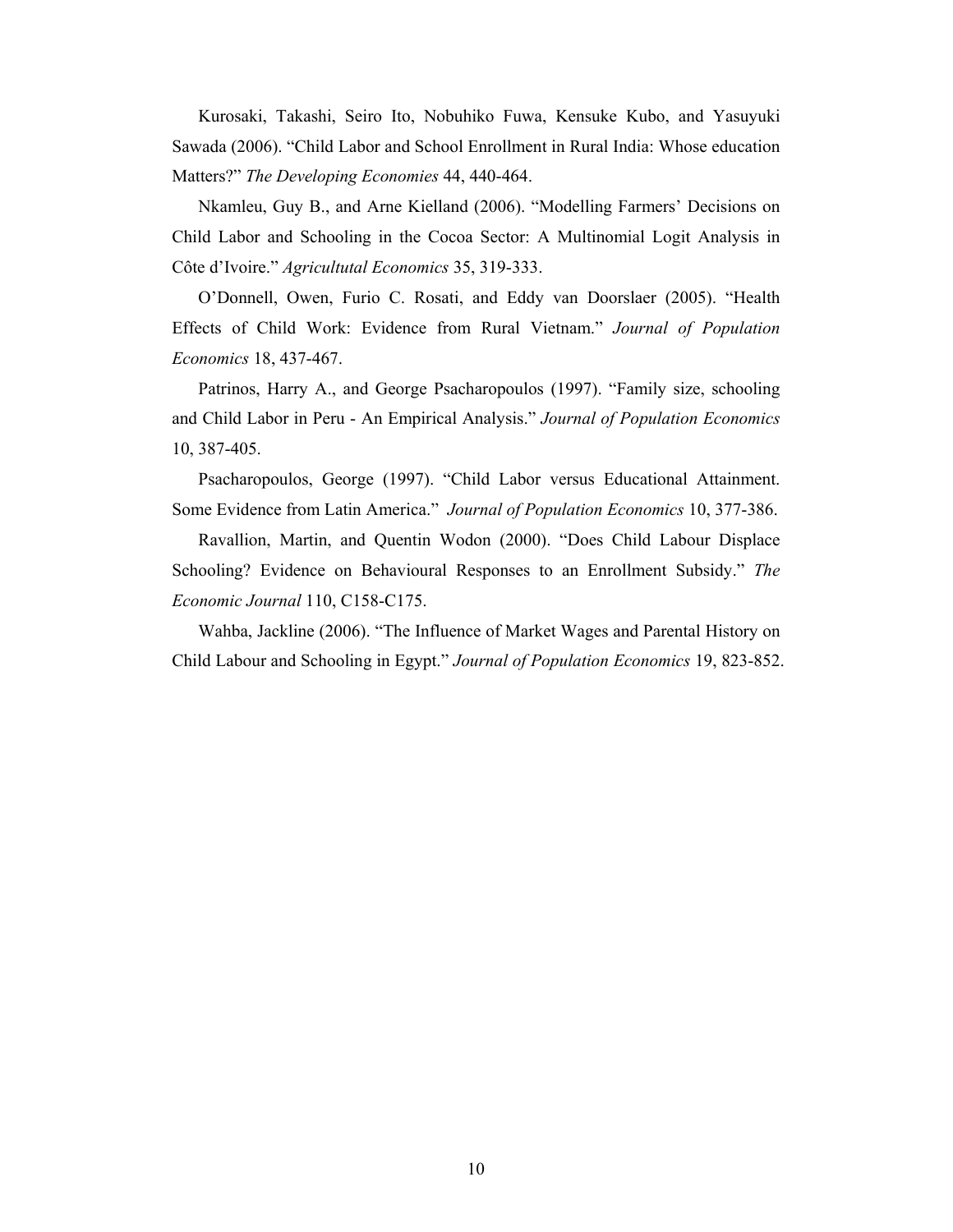|       | Primary Activity          |                               |                                 |                              |                       |         |                  |       |  |  |
|-------|---------------------------|-------------------------------|---------------------------------|------------------------------|-----------------------|---------|------------------|-------|--|--|
| Age   | Work<br>on<br>own<br>farm | Work<br>on<br>another<br>farm | Self-<br>employment<br>activity | Non-<br>farm<br>hired<br>job | Household<br>activity | Student | Not<br>working   | Total |  |  |
| 6     | 6                         | $\boldsymbol{0}$              | $\boldsymbol{0}$                | $\boldsymbol{0}$             | $\boldsymbol{0}$      | 34      | 5                | 45    |  |  |
| 7     | 5                         | $\boldsymbol{0}$              | $\mathbf{1}$                    | $\mathbf{1}$                 | $\overline{4}$        | 71      | $\overline{2}$   | 84    |  |  |
| 8     | 3                         | $\overline{0}$                | $\overline{2}$                  | $\overline{2}$               | 3                     | 89      | 4                | 103   |  |  |
| 9     | $\overline{4}$            | $\mathbf{1}$                  | $\overline{2}$                  | 3                            | $\mathbf{1}$          | 85      | 4                | 100   |  |  |
| 10    | 6                         | $\boldsymbol{0}$              | 3                               | $\boldsymbol{0}$             | 3                     | 125     | 3                | 140   |  |  |
| 11    | $\overline{7}$            | $\overline{2}$                | $\overline{2}$                  | $\overline{4}$               | 5                     | 111     | 4                | 135   |  |  |
| 12    | 8                         | $\overline{4}$                | $\boldsymbol{0}$                | 5                            | 6                     | 166     | 4                | 193   |  |  |
| 13    | 16                        | $\mathbf{1}$                  | 1                               | 6                            | $\overline{2}$        | 129     | $\boldsymbol{0}$ | 155   |  |  |
| 14    | 9                         | $\mathbf{1}$                  | 3                               | 5                            | 6                     | 131     | 5                | 160   |  |  |
| total | 64                        | 9                             | 14                              | 26                           | 30                    | 941     | 31               | 1115  |  |  |

## **Table 1. Distribution of Children by Age and Primary Activity**

### **Table 2. Means of Explanatory Variables**

| Variable               | A11     | Not working | Working |  |
|------------------------|---------|-------------|---------|--|
| Male (dummy)           | 0.506   | 0.481       | 0.573   |  |
|                        |         |             |         |  |
| Age                    | 10.631  | 10 789      | 11 063  |  |
| <b>Education males</b> | 0.907   | 0.920       | 0.887   |  |
| Education females      | 0.918   | 0 9 3 4     | 0.915   |  |
| Family size            | 5.413   | 5.666       | 4.825   |  |
| Landholdings (ha)      | 2 1 6 3 | 2039        | 1.388   |  |
| Observations           | 1304    | 941         | 143     |  |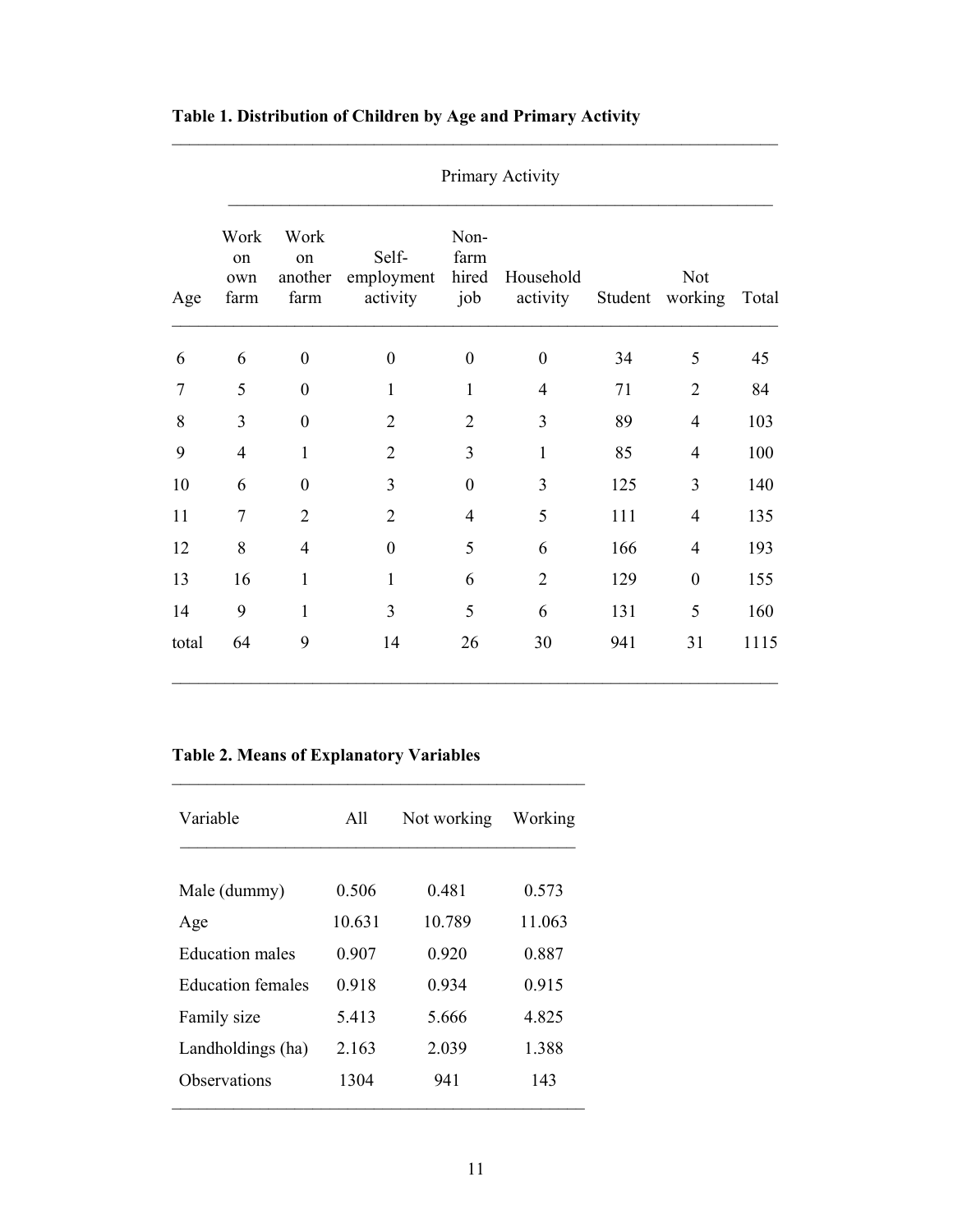| Variable                 | All                | Males         | Females       |  |
|--------------------------|--------------------|---------------|---------------|--|
| Male                     | 0.029499<br>(1.45) |               |               |  |
| Age                      | $-0.00056$         | 0.00251       | $-0.00373$    |  |
|                          | $(-0.13)$          | (0.37)        | $(-0.64)$     |  |
| <b>Education</b> males   | $-0.00690$         | 0.04755       | $-0.03986$    |  |
|                          | $(-0.17)$          | (0.69)        | $(-0.79)$     |  |
| <b>Education females</b> | 0.07018            | $-0.04730$    | 0.20063       |  |
|                          | (1.23)             | $(-0.58)$     | $(2.44)$ **   |  |
| Family size              | $-0.28489$         | $-0.28915$    | $-0.26384$    |  |
|                          | $(-6.18)$ ***      | $(-4.04)$ *** | $(-4.28)$ *** |  |
| Family size squared      | 0.02506            | 0.02912       | 0.01936       |  |
|                          | $(6.81)$ ***       | $(4.98)$ ***  | $(4.05)$ ***  |  |
| ln(land)                 | 0.06961            | 0.13044       | $-0.00351$    |  |
|                          | $(1.65)^*$         | $(2.16)$ **   | $(-0.06)$     |  |
| ln(land) squared         | 0.00225            | $-0.00195$    | 0.00593       |  |
|                          | (0.65)             | $(-0.38)$     | (1.15)        |  |
| ln(land)*Family size     | $-0.01406$         | $-0.0188$     | $-0.00655$    |  |
|                          | $(-2.26)$ **       | $(-2.14)$ **  | $(-0.73)$     |  |
| $R^2$                    | 0.1684             | 0.1951        | 0.2413        |  |
| Observations             | 1039               | 515           | 524           |  |

## **Table 3. Linear Probability Estimation Results**

\* Coefficient significant at 10%

\*\* Coefficient significant at 5%

\*\*\* Coefficient significant at 1%